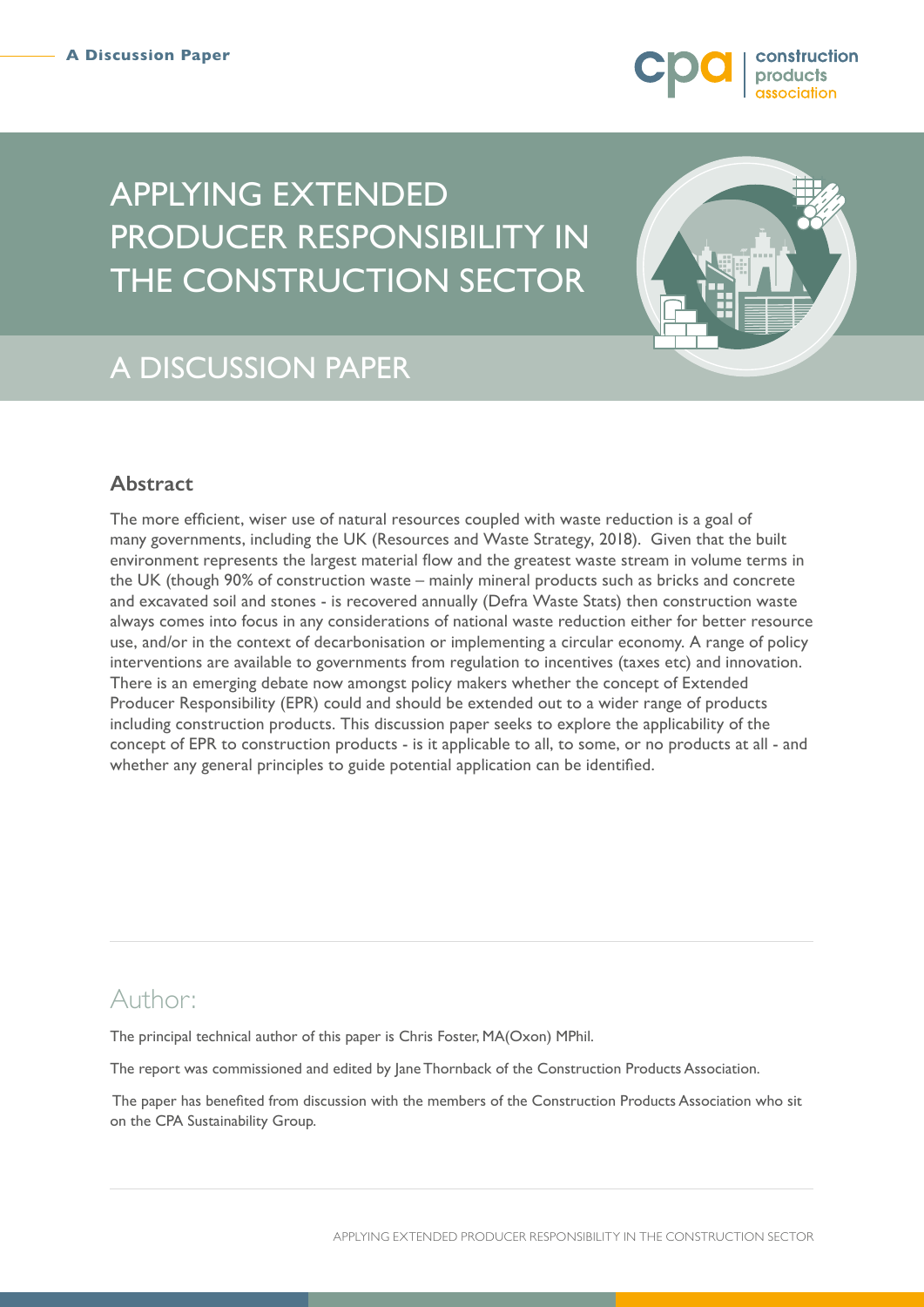### <span id="page-1-0"></span>**Introduction**

The more efficient, wiser use of natural resources coupled with waste reduction is a goal of many governments, including the UK (Resources and Waste Strategy, 2018). One of the tools used to reach this goal is Extended Producer Responsibility (EPR) in the form of regulation.

According to the OECD<sup>1</sup>, "Extended Producer Responsibility is a concept where manufacturers and importers of products should bear a significant degree of responsibility for the environmental impacts of their products throughout the product life-cycle, including upstream impacts inherent in the selection of materials for the products, impacts from manufacturers' production process itself, and downstream impacts from the use and disposal of the products. Producers accept their responsibility when designing their products to minimise life-cycle environmental impacts, and when accepting legal, physical or socio-economic responsibility for environmental impacts that cannot be eliminated by design."

Extended Producer Responsibility is applied in a variety of policies and regulations which transfer financial and / or physical responsibility for management of waste products from local government and the general taxpayer to the producer<sup>2</sup>. The overarching objective is to provide an incentive for the producer to consider durability, reparability, reuse, disassembly and product recycling in the course of product design. Control and reduction of hazardous substances through separate waste collection and/ or eco-design are also sought. There is a debate now amongst policy makers whether to extend the application of EPR to additional product groups including some construction products.

This document is intended to inform the debate - both within the sector and between industry and government - about the relevance of EPR to the construction products sector and about where it might be sensibly applied in the sector. To do that, it reflects on the application of EPR in other sectors before highlighting some general principles and practical considerations specific to the construction sector that could guide the effective application of EPR there.

## **EPR in Existing Regulations**

EPR has long been present in EU waste strategy (as far back as the 1989 'Community Strategy for Waste Management'). EPR is - notably - implemented through a group of EU directives referred to as "waste stream directives"<sup>3</sup>. These cover Packaging and Packaging Waste, Batteries and Accumulators, End of Life Vehicles (ELV) and Waste Electrical & Electronic Equipment (WEEE). EPR schemes for a variety of other products also exist in some European states, either as voluntary schemes or implemented through national regulation<sup>4</sup>. In practice, each aims to move the management of wastes from a particular industry sector up the waste hierarchy (Fig.1). For most, the focus is on post-consumer (end-of-life, EoL) waste.



4. Several are listed on p.32 of "Development of Guidance on Extended Producer Responsibility (EPR) Final Report" V.Monier et al, European Commission - DG Environment 2014

<sup>1.</sup> http://www.oecd.org/env/waste/factsheetextendedproducerresponsibility.htm Greenpeace also proposed a similar definition: EPR is "the principle that producers bear a degree of responsibility for all the environmental impacts of their products" (Greenpeace's Briefing on Extended Producer Responsibility, 1995) 2. Some voluntary schemes and industry self-regulation schemes implement EPR to varying degrees. Output-based targets and performance monitoring are important constituents of any effective programme.

<sup>3.</sup> Directive 94/62/EC on Packaging and Packaging Waste End of Life Vehicles; Directive 91/157/EEC on Batteries and Accumulators; Directive 2000/53/EC on End of Life Vehicles; Directive 2002/96/EC on Waste Electrical and Electronic Equipment (WEEE); Directive 2002/95/EC on the Restriction of the use of Certain Hazardous Substances in Electrical and Electronic Equipment (RoHS).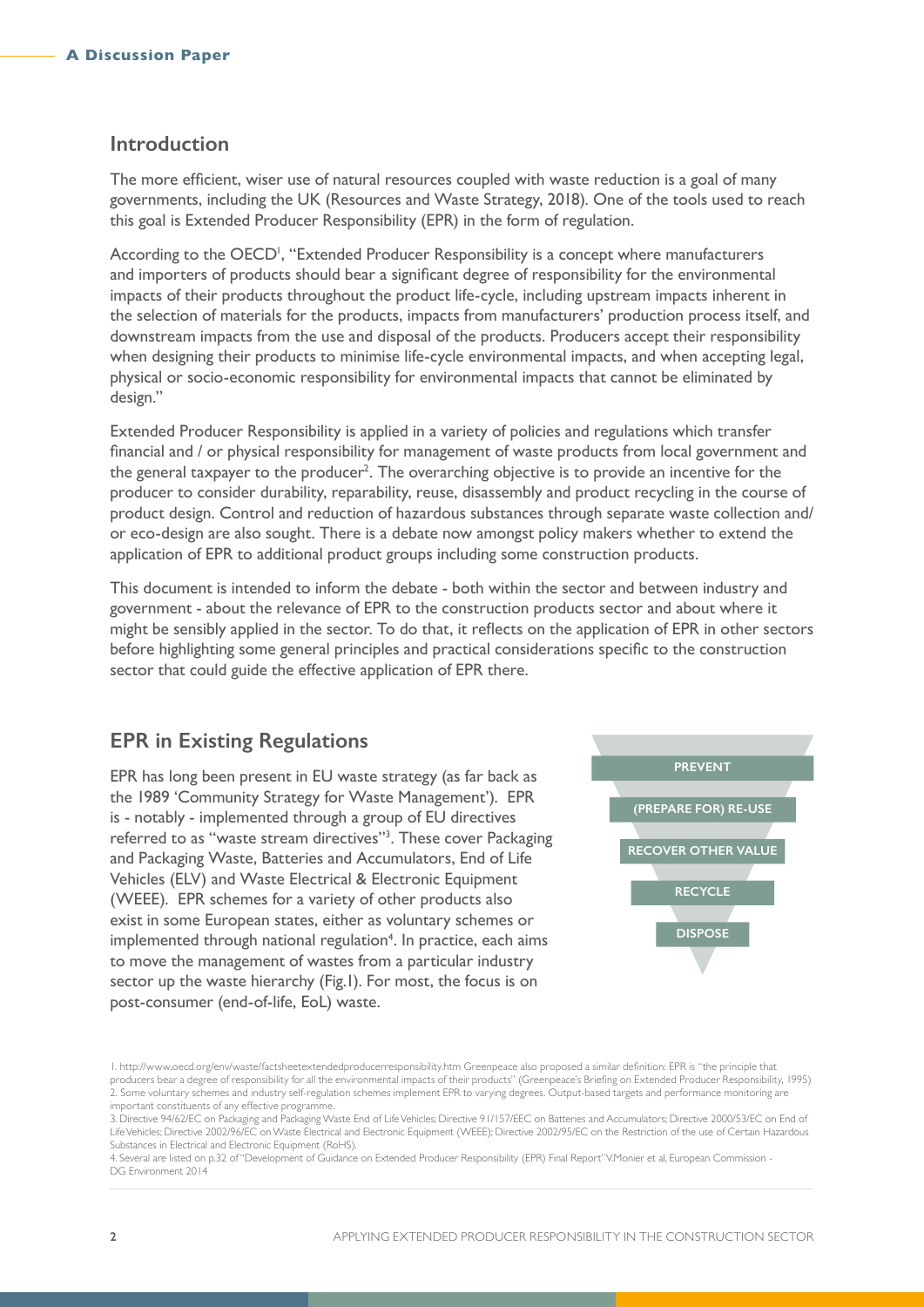All of the EU waste stream directives contain specific, quantitative targets for rates of recycling & recovery, expressed as percentages of waste and/or product placed on the market. Additional targets for removal of particular hazardous substances have been included in some of them, as well as qualitative objectives relating to prevention and re-use. All have been in operation for some years and have been subject to review and / or evaluation<sup>5</sup>. Some points are worth noting:

- "responsibility" can be divided into responsibility to pay and responsibility to act
- "producer" is interpreted in different ways for the purposes of implementation: as the final producer of the finished good (e.g. End of Life Vehicles) or as a collective of actors along the value chain (packaging). This reflects EPR's overarching aim of influencing product design, over which bulk material producers, component manufacturers, finished product makers and other actors such as retailers have different levels of control.
- the concept of "product" itself is applied flexibly: few people would probably think of packaging or many non-edible oils as being finished products in the way that a vehicle is.
- data collection (both to establish targets and monitor progress in meeting them) poses significant challenges, even in the case of vehicles, which are all registered by a central authority. Existing classifications used for official statistics are a consideration; for example battery production is covered by a 4-digit NACE code and waste batteries are also covered by just a few codes in the European Waste Catalogue (EWC); packaging wastes and final producers of packaging can also be identified with relative ease in these statistics.
- defining the boundaries for these product types is not straightforward. Questions arise such as: is a toothpaste tube packaging or an essential part of the product? Are socks that play Christmas carols electrical & electronic equipment or clothing? Are scooters with electric motors vehicles? And so on.
- improvements in recycling and recovery have been achieved as a result of all the waste stream directives.
- there is some evidence that waste has been "prevented" for example by lightweighting of packaging - and that packaging re-use has possibly decreased rather than increased. But these aspects are particularly difficult to measure; one study concluded that "there is no clear evidence of a strong positive impact of EPR on the ecodesign of the products<sup>6</sup>".

# **Buildings And Construction Products**

EPR therefore has a track record, and existing examples show that an EPR scheme needs careful design that takes account of the nature of the sector, market and product to which it applies.

The construction sector is complex. If we think of buildings as products in their own right, then clearly they contain multiple materials and products (or components). The same can be said of cars, but buildings and infrastructure exhibit a much wider variety of typologies than even all road vehicles: i.e. homes, schools, offices, factories, roads and airports are hugely diverse "products".

5. For example: Final Report, Ex-post evaluation of certain waste stream Directives, S. Mudgal, M. Van Acoleyen et al., European Commission – DG Environment, April 2014; report of the Joint workshop on "all WEEE flows" European Commission, DG Environment & DIGITALEUROPE, February 2017 6. p.23 of "Development of Guidance on Extended Producer Responsibility (EPR) Final Report" V.Monier et al, European Commission – DG Environment 2014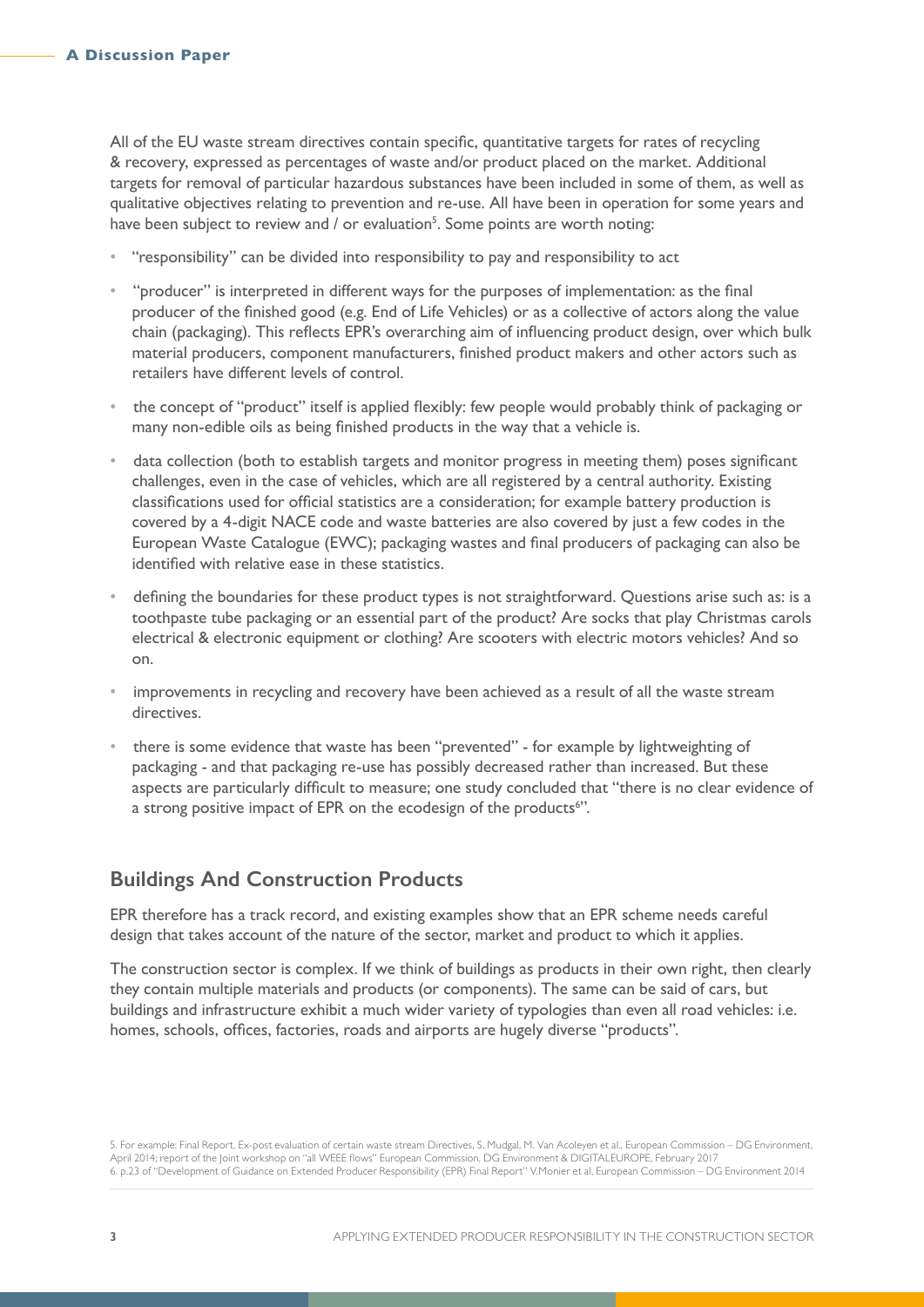#### **Buildings & cars: how much alike?**

Buildings and cars are both relatively long-lived (compared to packaging and batteries); although of course buildings typically exist for decades longer than the average car. Both have permanent structural elements and more easily-changed superficial elements; both need regular maintenance that involves changing or renewing materials and/or components; steel, aluminium and glass are widely used in both; both are the final physical output of extensive supply systems. So it may be tempting to think that EPR for End-of-Life vehicles offers a useful model for EPR in the construction sector.

But these similarities only go so far. The structures of the respective supply systems are in stark contrast: automotive supply-chains are tightly integrated in stable configurations with rather few major firms at their heads. As well as the greater diversity among buildings and pieces of infrastructure than among vehicles, there are thousands of diverse businesses in the construction sector. Construction supply systems are flexible and commonly renewed for each project; decision-making is much more dispersed. Design decisions that might influence the potential for reparability or upgrading, disassembly and product recycling, and overall durability are taken at many points in the construction value chain, and often many steps away from a manufacturer.

What characteristics of the construction sector might be relevant to EPR application? Numerous questions arise when we try to transfer to this sector the thinking that underpins EPR schemes in other sectors. These questions raise substantial conceptual and practical issues:

#### **What is the product?**

• Each of the goods referred to as a "construction product" ultimately forms part of a larger product, or system, i.e. a building or other structure; the construction product is a component with a function within that system (to deliver a required performance), just as a wheel or a seat is a component with a function within a vehicle.

#### **Who can influence durability, reparability, reuse, disassembly and product recycling, and who should be responsible for the product as waste?**

• If an owner of an office or retail space decides to reconfigure a building space after a few years' use in order to change its image, then "construction products" may become waste before the end of their designed service life. The original manufacturer who selected that service life is not involved in the decision that prompted the waste to arise; the building owner or another actor may need incentivising to ensure re-use or material recycling.

#### **Is EPR applicable across the construction sector and/or all construction products, or just to some elements?**

- The products used in buildings are very diverse, ranging from simple materials that occur in nature (timber) to complex chemical blends (coatings, adhesives); from formed single materials (steel beams) to multi-component engineered assemblies (doors, HVAC systems); from those with densities of around 10kg/m3 (loft insulation) to those with densities over 2500kg/m3;
- These products are combined, in some cases irreversibly with chemical or physical transformation, into buildings;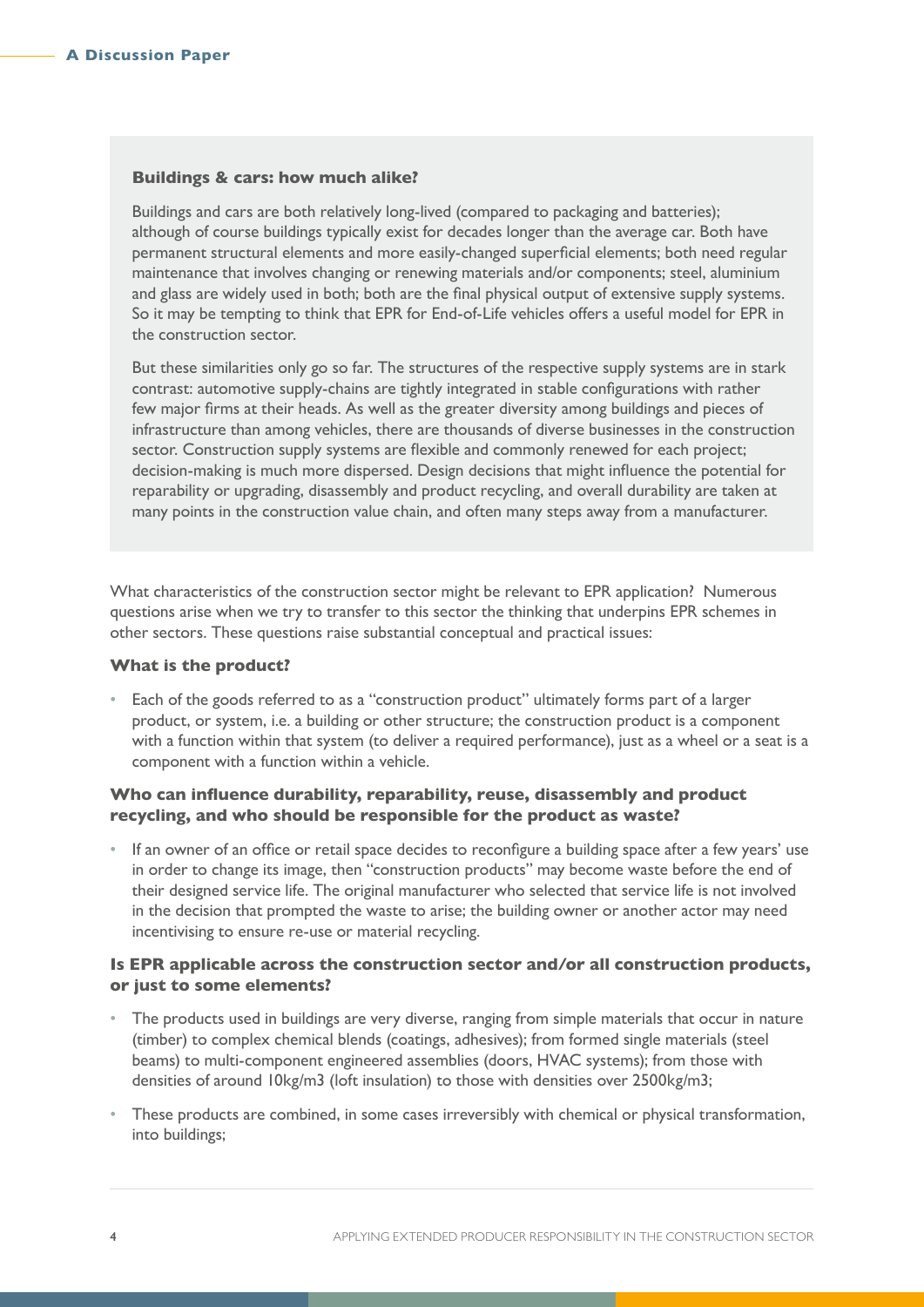- Completed buildings include many products that are not defined as "construction products" in regulation, for example as in the EU Construction Products Regulation;
- Some possibly many factories making products used in buildings make products used in other applications too. For example, wood panel materials like chipboard and MDF are used in buildings, but also in furniture and other products;
- Some products and materials can be substituted by others from different supply systems; for example glazed doors and doors made from other materials can fulfil the same function (within certain limits).

#### **Which waste streams should be monitored?**

While EPR schemes focus on products, the monitoring of their progress relies almost entirely on data about wastes.

- Construction, demolition and excavation (C,D&E) waste as measured is mostly comprised of excavated material (mass basis<sup>7</sup>).
- In the UK C&D waste recovery is greater than 90%, with local use as aggregate being important, even when excavated material is omitted<sup>6</sup>. Across Europe as a whole recycling / recovery rates range from c.10% to >90%, with an average of approx. 50%.
- Once the fraction fit for re-use as aggregate is removed from the total mass, C&D waste is heterogeneous, and includes the various products present in buildings that are not defined "construction products".
- In upstream manufacturing, wastes associated with manufacturing of products destined for construction may be indistinguishable from waste associated with products destined for other applications. So while all waste from a plasterboard factory may be from the upstream end of the construction supply chain, wastes from a wood panel factory construction could be associated with the construction supply-chain or the furniture supply chain, and will likely be classified - for statistics purposes - using the European Waste Catalogue code 03 01 xx, whatever the panels are used for.

In light of the above factors, are there principles that can be identified to determine where EPR is an appropriate regulatory tool, and guide the design of any scheme?

## **Principles & Objectives**

Before considering the practical implications of the construction sector's characteristics, some highlevel direction is needed for an EPR scheme, as with any policy tool. Taking account of the overall aims of environmental policy and EPR as well as reported experience<sup>10</sup>, a few general principles should govern design of EPR initiatives:

#### **1. Incentives generated in any EPR scheme in the construction sector must apply to those who have control over relevant decisions.**

For example, consider window glass; it is recyclable, and there are significant environmental benefits associated with glass recycling as long as there is capacity available to re-melt it. It is said that window glass is seldom removed separately from commercial buildings when they are demolished, because of

<sup>6.</sup> p.23 of "Development of Guidance on Extended Producer Responsibility (EPR) Final Report" V.Monier et al, European Commission – DG Environment 2014 7. Mineral Products Association "From Waste to Resource" MPA 2019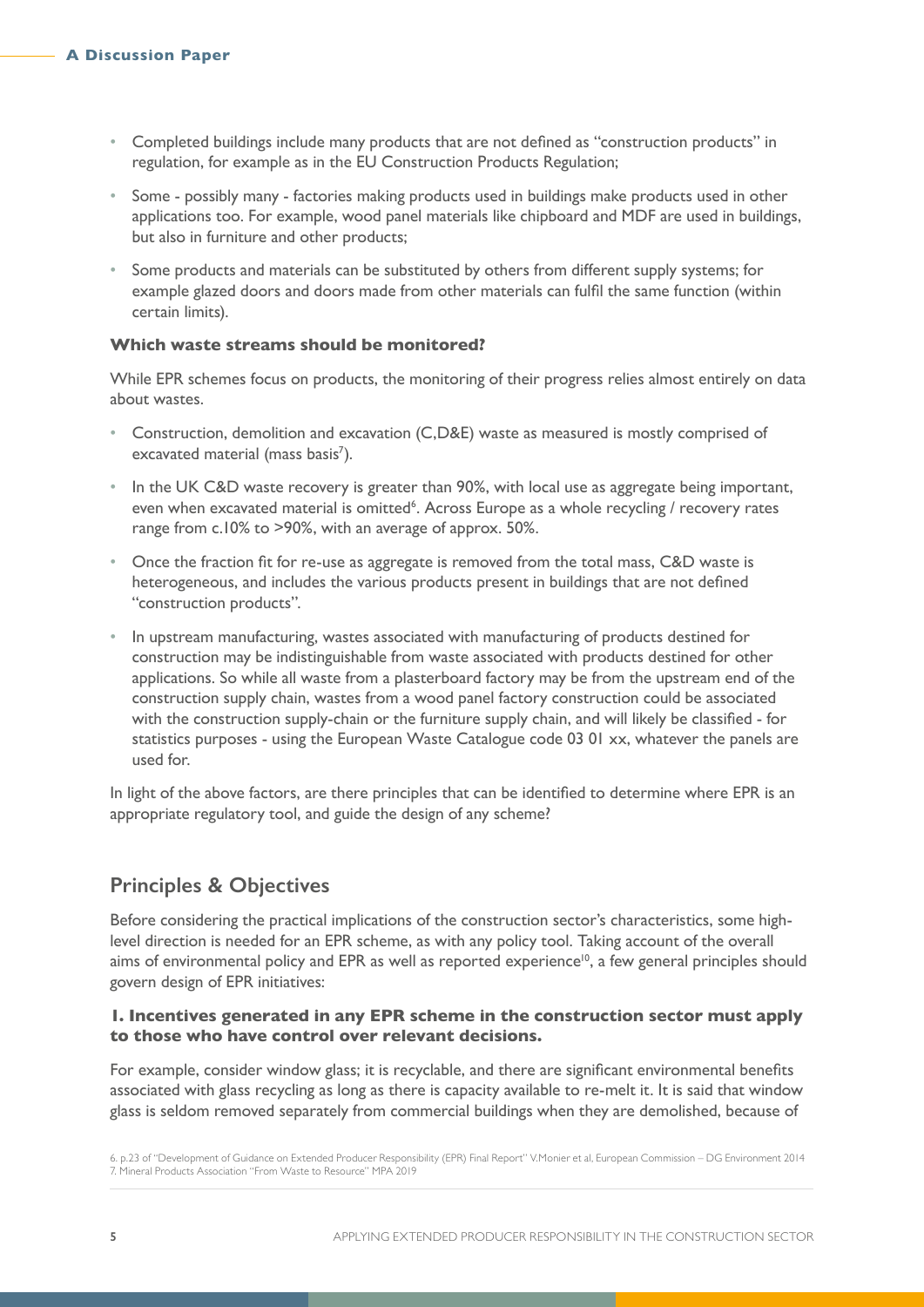time constraints and labour costs. Therefore if an objective is to increase glass recycled from current C&D waste, then incentives need to apply to those who make decisions about deconstruction and demolition. If an objective is to change window design to enable easier glass removal in future, then an incentive needs to apply to those who make/design windows and decide how glass is sealed into them. Incentivising window-designers is very unlikely to change current deconstruction & demolition practice; incentivising decision-makers for deconstruction & demolition may influence windowdesigners if cost signals feed back through building owners.

#### **2. EPR in the construction sector should seek the most environmental benefit for the lowest possible cost8 on the chosen timescale.**

Life cycle assessment (LCA) is an indispensable tool for determining what - if any - environmental benefits are associated with particular End of Life (EoL) options, and whether any change involves the shifting of environmental burdens from one receptor to another. For example, recovery/recycling of some components is likely to be environmentally-inefficient by some, or even all, routes; lowdensity dirty materials such as end-of-life plastic wastewater pipes or loft insulation either need highly distributed first-stage processing or introduce high environmental burdens to the life cycle if transported "as is", while using waste glass as a substitute for aggregate has very little benefit and removes this "decarbonated" material from circulation<sup>9</sup>.

Scheme costs are also an important consideration to enable this principle to be followed, of course. The 2014 study for the European Commission found that the fees paid by producers do not always reflect the full costs of the schemes, and also noted that "the best performing schemes are not the most expensive"<sup>10</sup>.

#### **3. Fair competition must be maintained**

Life cycle assessment (LCA) is an indispensable tool for determining what - if any - environmental benefits are associated with particular End of Life (EoL) options, and whether any change involves the shifting of environmental burdens from one receptor to another.

Having established these principles, it should go without saying that any EPR scheme needs to have clear objectives. For any scheme tackling the very long-lived final products of the construction sector (buildings) those objective(s) must acknowledge the time lag between a construction product being made and it becoming waste. That time lag varies from a few years for internal fittings to a few hundred years for some durable structural materials. Different objectives that can be imagined are:

- to direct resources into current waste management systems;
- to drive short-term change in the management of a certain category of waste;
- to deliver a particular environmental benefit (for instance "carbon" savings) on a defined timeframe;
- to influence product design so that reparability or upgrading, disassembly and product recycling are facilitated and durability optimised in the longer term

Initiatives will surely need different design according to whether long-term or short-term objectives are primary.

<sup>8.</sup> this principle echoes the concept of "Best Practicable Environmental Option" introduced by the Royal Commission on Environmental Pollution (RCEP, 12th Report, 1988)

<sup>9.</sup> the removal of CO2 from minerals to produce glass is energy intensive and also releases the CO2 itself. Once the process has been done, it is desirable to retain the "value" now embedded in the material. So, for example, WRAP's extensive review in 2007 of LCAs evaluating waste recycling found no benefits associated with glass recycling into both aggregate and water filtration media

<sup>10. &</sup>quot;Development of Guidance on Extended Producer Responsibility (EPR) Final Report" V.Monier et al, European Commission - DG Environment 2014 p20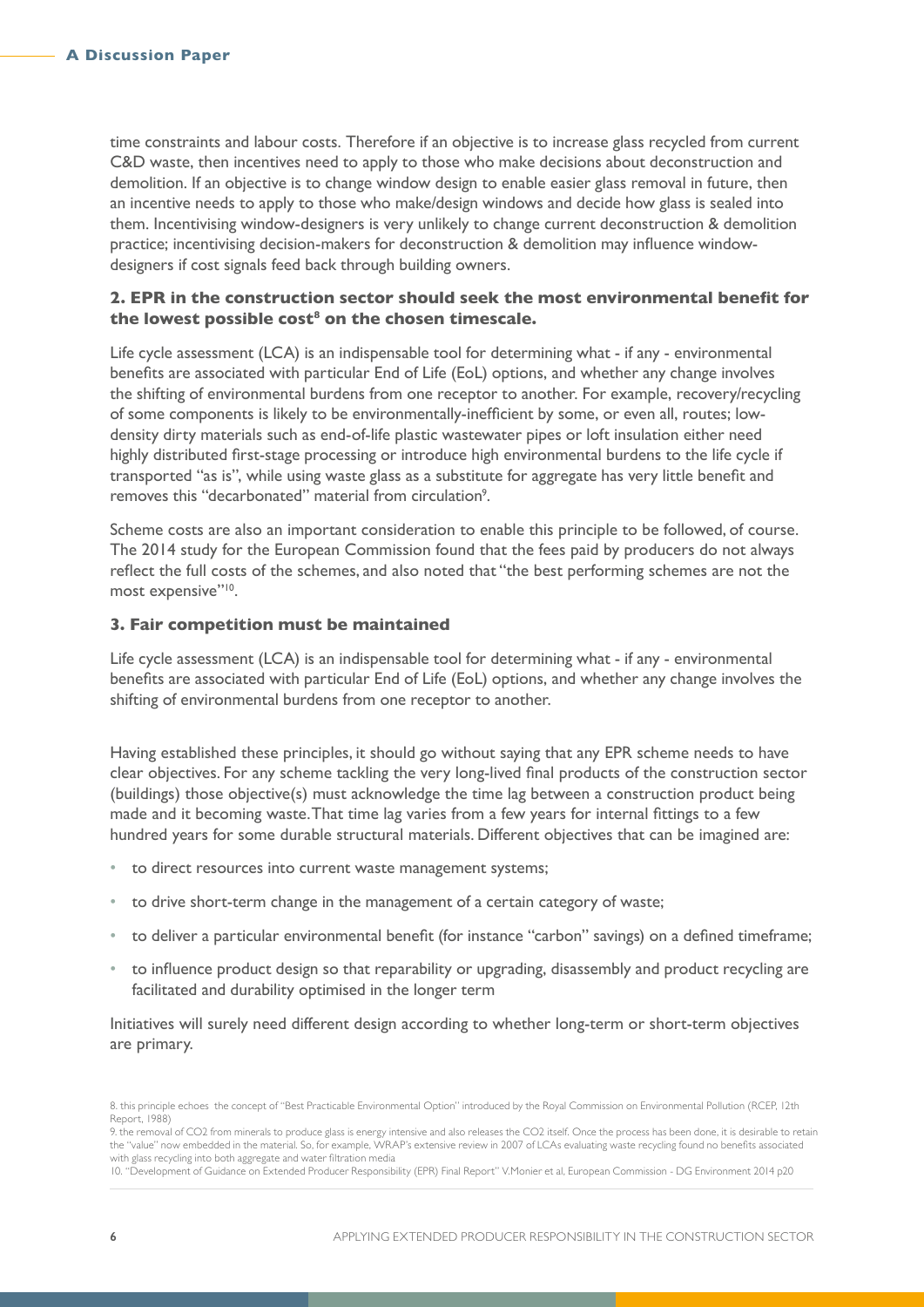#### **Policy instruments for waste minimisation**

The [OECD](#page-1-0) identified six different policy instruments that can drive waste minimisation:

- Product take-back: producers are required to take back EoL products
- End-of-life waste management fees: the final owner pays a fee for management of EoL products
- Advance disposal fee: a tax or charge is levied when the product is sold to reflect the cost of managing EoL products
- Mandatory deposit-refunds: a deposit is levied when the product is sold, and refunded when the product is returned to a collection point
- Recycling incentives: measures to stimulate recycling markets, such as subsidies to collectors, reprocessors or users of recycled materials, or minimum recycled-content regulations

# **Product Characteristics & EPR**

Returning to the challenges posed by the multiplicity of materials & products present in buildings, the complexity and diversity of buildings as products, and the great variety in construction supply systems, what opportunities are there to clarify these aspects to facilitate the design of any EPR scheme?

Construction products can potentially be clustered into groups with particular characteristics which may facilitate discussion of the relevance or not of an EPR scheme, what sort of objective (in terms of which move up the waste hierarchy and what timeframe) might be relevant, and where attention might be focused - particularly if the objectives are longer-term and include those relevant to the circular economy. The following characteristics certainly merit consideration:

- a) Material value
- b) Performance availability & warranty
- c) Material accessibility
- d) Installed lifetime
- e) Energy & eco-balance

There is some overlap and interconnection between these, and some might argue that value is at least a partial proxy for many of the others. Nevertheless they merit individual examination, which is undertaken in the sections that follow.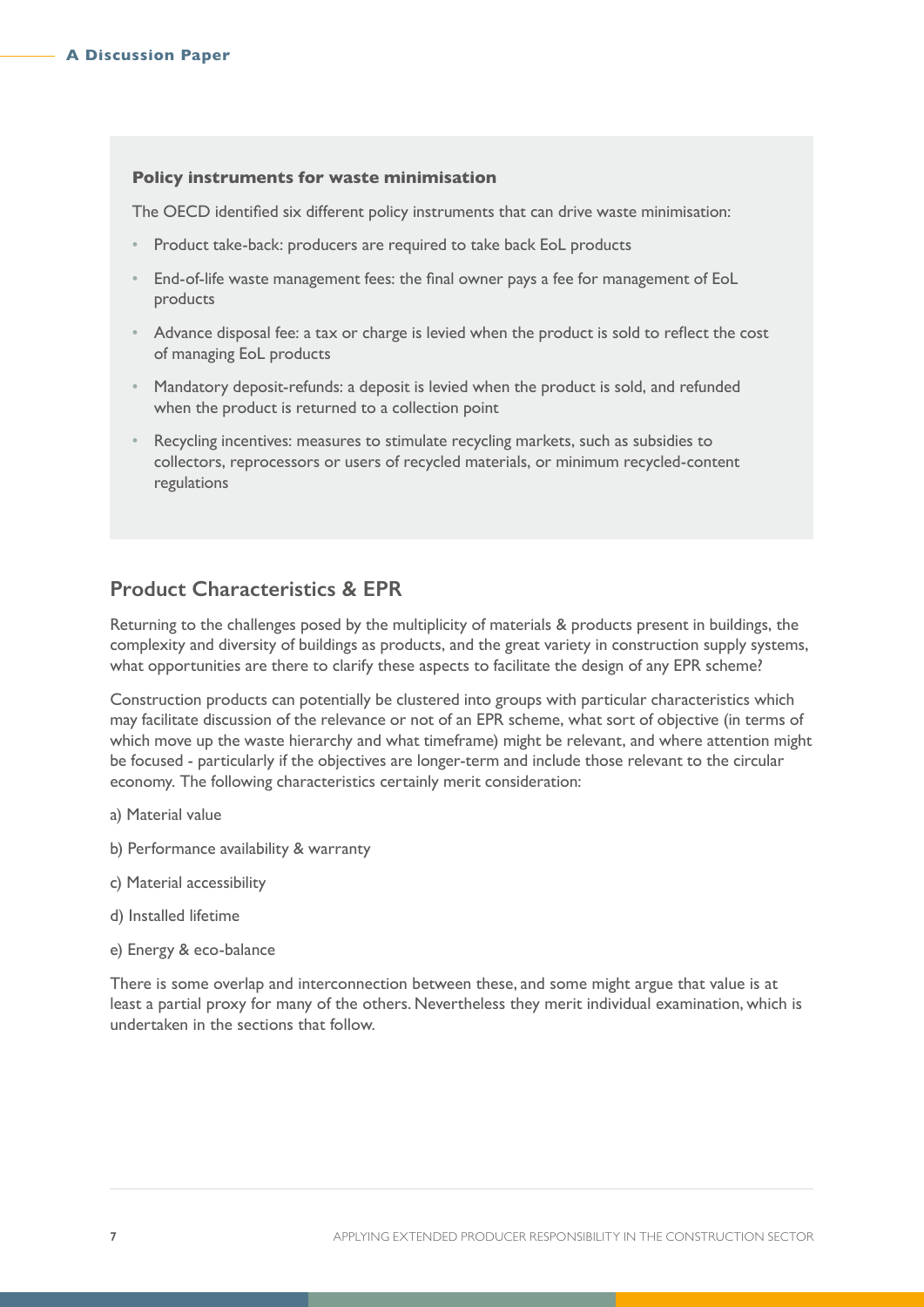#### **a) Material Value**

Clearly, higher value provides a higher incentive for recovery and recycling. Higher-value materials are more likely to be recycled already, courtesy of market factors. Steel (along with aluminium and other metals) is the obvious example: the industry states that over 90% of structural steel is recycled, while around 6% is re-used<sup>11</sup>. So to bring additional environmental benefit, an EPR initiative aimed at steel would probably need to promote re-use (but see the discussion about performance availability in the next section).

#### **Value questions?**

Is there sufficient difference between the financial return from recycling and the financial return from re-use to cover the potential additional costs?

Are there high-value materials in C&D waste that are not being recycled already? If so, there is clearly potential for "market forces" to drive that up; what is the barrier? Is it a consequence of accessibility (see below)? If so, can that be addressed by eco-design?

Lower-value materials are less likely to be recycled already, although the aggregates levy-landfill tax combination has created an incentive structure that encourages high recycling or recovery of mineral-based materials for aggregate use; of course this is more attractive where transport costs can be saved too.

#### **b) Performance Availability / Warranty**

The value, indeed the purpose, of a product or material is linked to the performance<sup>12</sup> it delivers within a building or structure. That performance is often underpinned by a warranty and/or test certificates. The availability of performance (certified or not) is obviously key to waste avoidance (products become waste because they no longer perform, for example the seals around integrated glazing units fail) and to re-use: products cannot be re-used if they no longer perform, or if that performance is no longer certified where certification is essential to provide comfort to users that the safety and integrity of the material and product is still valid and thus the product is safe to use.

An EPR scheme aimed at enhancing re-use of current end-of-life materials and products may need to incentivise re-certification and re-testing of products; such arrangements are beginning to emerge already: the Steel Construction Institute has issued a protocol covering the reuse of structural steel in 2019<sup>13</sup> to provide a mechanism to overcome and address these challenges. A scheme seeking to improve re-use in the future must obviously also establish a mechanism for performance and test data about the original product to be retained so that the potential for performance to have been lost during the first use is better understood.

Optimising product durability is also important for longer-term improvement: if entire windows are being replaced because seals fail, then to reduce waste in the medium term more durable seals may be needed so that the replacement cycle is longer or they can be eventually re-used.

<sup>11.</sup> https://www.steelconstruction.info/Recycling\_and\_reuse

<sup>12.</sup> The idea that users purchase "function" or "performance" rather than products is at the heart of much circular economy / life cycle thinking 13. Structural Steel Reuse: Assessment, Testing And Design Principles. The Steel Construction Institute 2019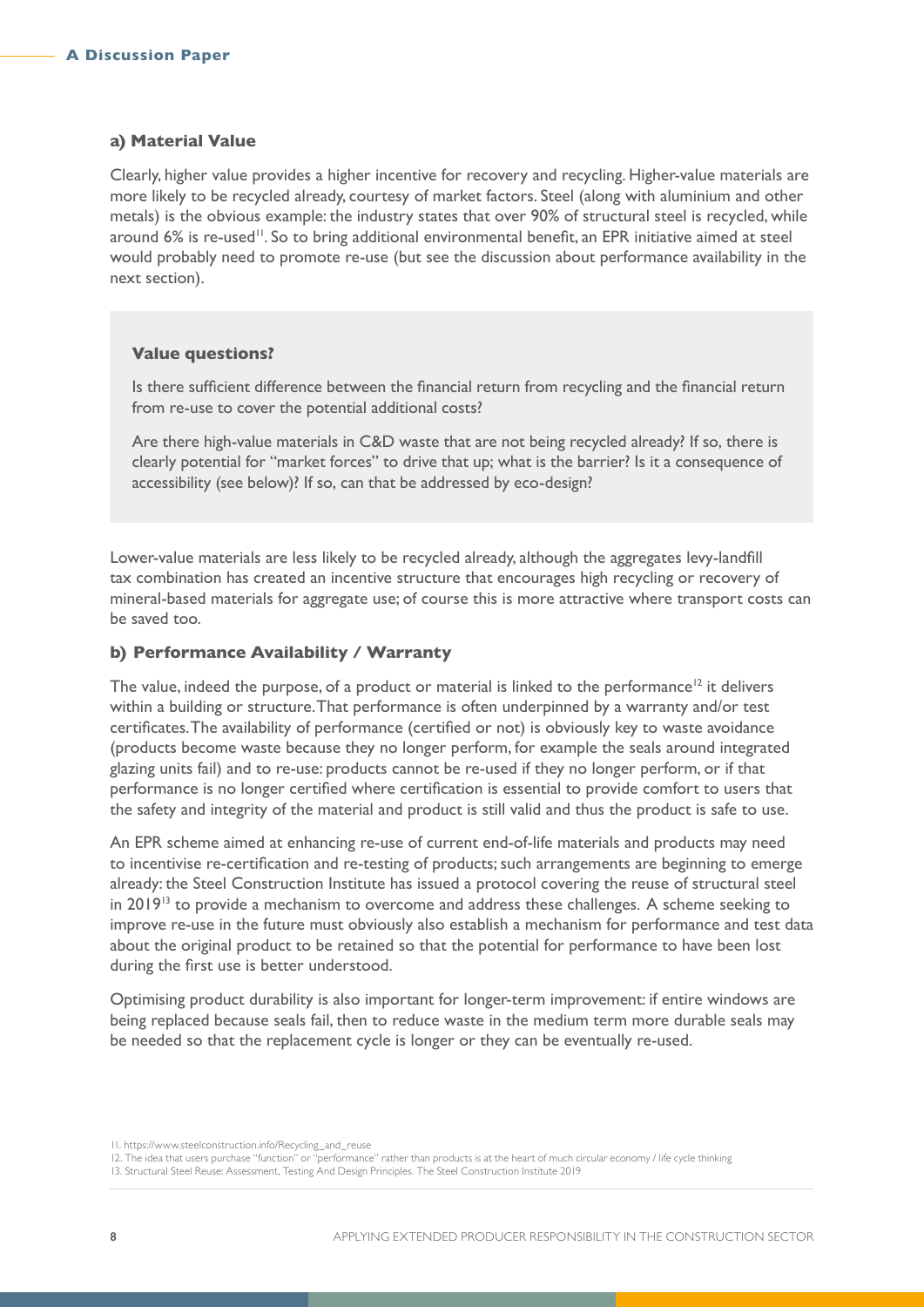#### **c) Material Accessibility**

The more accessible a material or product is, the less resource (time, labour, energy) is required to return it to circulation from its situation in a building. Inaccessibility at end-of-life is an almost inevitable consequence of the way some materials are used: consider pigments in paint, paint on walls or sand in concrete. Other materials or products may be more or less accessible as a result of design decisions taken at various points in the system: manufacturers making composite products that facilitate installation, installers choosing to use adhesive rather than screws, etc. But it is critical to note that making materials accessible in the building can be in tension with technical requirements for air- or water-tight seals or fire safety; it may also be in tension with making products more durable.

An EPR initiative with the objective of achieving short-term change in C&D waste management should surely seek out materials that are readily accessible in existing (even ageing) buildings. One with the objective of longer-term change may need to put incentives in place that slow or reverse a trend towards use of compound products and composite materials.

#### **EPR and the circular economy**

The overall thrust of EPR is in line with the circular economy principles of maintaining the quality and extending the utility of products, keeping materials in circulation in the economy, and avoiding loss to landfill and incineration (even with energy recovery).

Certification schemes for buildings or products that encourage recyclability and/or re-use promote the same ends as EPR schemes. For example the Cradle-to-Cradle certification scheme gives products credits for recyclability, while two of the "good practice measures" for glazed partitions in the SKA rating scheme for fit-out are that the partitions installed are either re-used or re-locatable.

In the case of regulatory EPR schemes though, the challenges of measuring "prevention" and "reuse" or the degree of change in product design favour a focus on recovery and recycling metrics in monitoring the progress of EPR initiatives. In addition, material that has become defined as waste is subject to different handling and controls - for regulatory compliance purposes than material that has not; as a result it is handled by organisations that are distinct from the original producers, and it becomes "visible" in statistics in a way that returned unused product (for example) is not. Some implementations of EPR also favour the establishment of Producer Responsibility Organisations (PRO), whose very mission becomes the delivery of targets derived from waste statistics. Perhaps as a result, EPR is perceived as first and foremost a tool to tackle waste rather than one to drive forward a variety of circular economy business models.

In the case of single-trip packaging, the "product" passes through the economy and becomes "waste" in a relatively short time. Changes in design or uptake of reusable packaging feed quickly through into recorded waste volumes. Such feedback will occur much more slowly for longer lived products; this is particularly true in the construction sector, with most buildings - the final product - lasting decades or even centuries.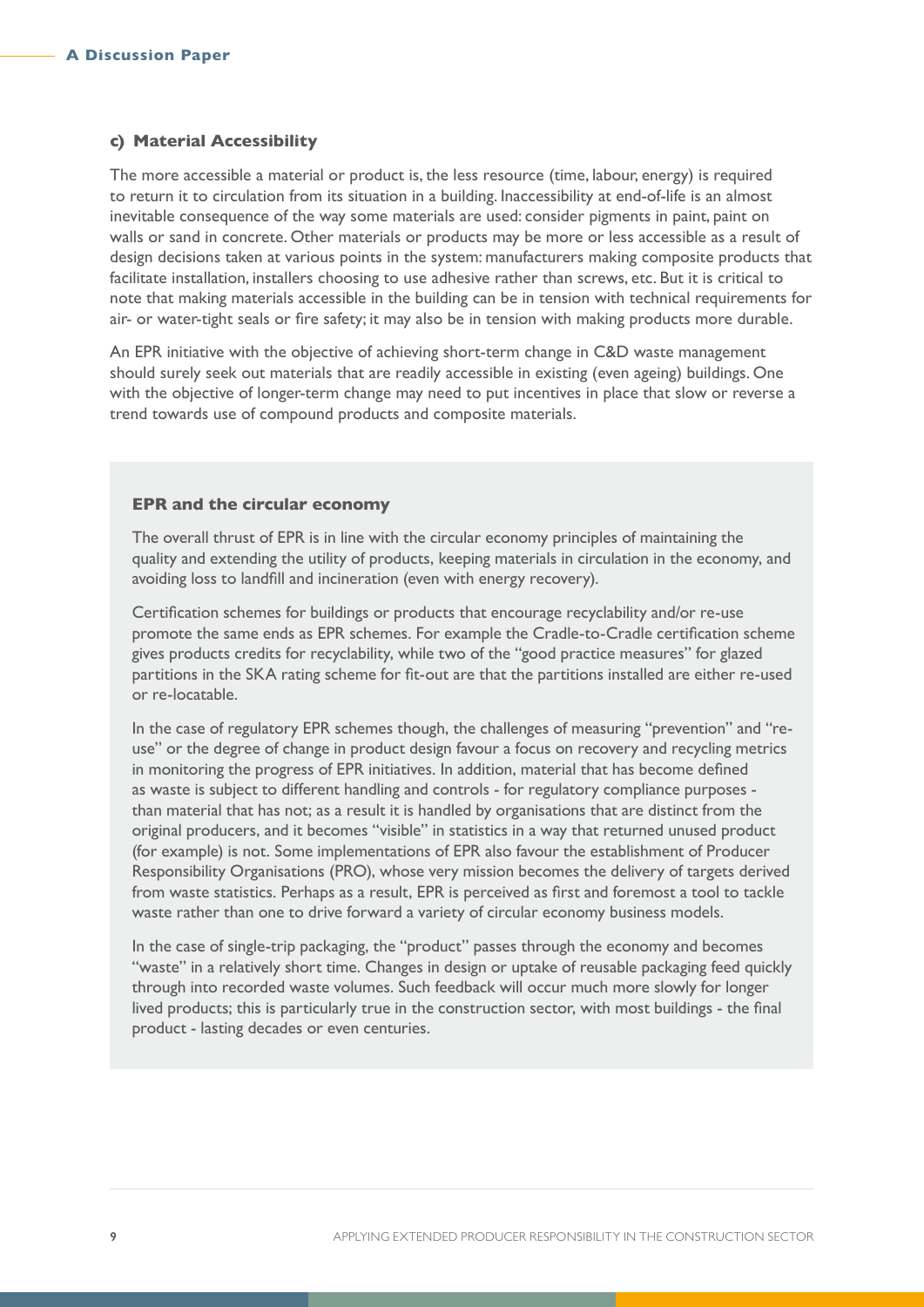#### **D) Installed Lifetime**

The installed lifetimes of construction products and materials, and indeed of buildings themselves, vary enormously. In the UK, stone buildings over 800 years old are still in use, while almost no massive stone is used in new buildings. Carpets and wallcoverings are present for a few years only, whatever the age of the building. This variety presents a number of challenges to any EPR scheme:

- the longer the installed life of a product or material, the more any waste of that material/ product in the current C&D waste stream will be the product of extinct businesses, made and installed using historic methods. Some of those methods will be obsolete, some of the materials used will no longer be considered safe<sup>14</sup>. Current producers are unlikely to be willing to pick up the bill for dealing with wastes that were produced by historic, unassociated businesses: they will - correctly in many cases - argue that doing so is not applying the principle of EPR set out in the first sentence of this document. But while the producers of bricks and cut stone used in ancient buildings are inaccessible now, some of the institutional owners of the buildings - for example religious bodies and universities - have endured.
- the longer the installed life of a product or material, the more difficult it is to create a meaningful mechanism for the current producer to bear responsibility for the product's handling when it is removed from the building. For example, product leasing or service provision are often mentioned as business models better-suited to the circular economy than simple ownership. This has considerable potential where the installed life is less than the typical tenure, but difficult to envisage as a viable option where the reverse is true. Thus leasing seems viable and has at least been tested for carpet tiles, interior lighting and road surfaces. But will individuals or organisations buy property for which the bricks are leased or the roof is the property of a service provider?

#### **e) Energy / Eco-balance**

EPR seeks to encourage recycling and re-use. For any material or product that may be subject to EPR, it is essential to consider the balance of environmental benefits and drawbacks associated with a move up the waste hierarchy. Not every option for handling end-of-life (EoL) materials or products that can be defined as recycling is environmentally beneficial; the diversion of glass waste to aggregate use has been mentioned and the benefits of displacing some timber products with recycled-polymer composite substitutes deserve an almost case-by-case examination. But before detailed assessment is undertaken, applying some general "rules-of-thumb" and lessons from the many LCAs already conducted could help to understand better potential / screen candidates for EPR. For example:

- the more a product / material is difficult to access (see above), the more retrieving it for recycling or reuse will add environmental burdens.
- the more contaminated (dirty) an EoL product or material is, the more preparing (i.e. cleaning) it for recycling or reuse will incur an environmental penalty.
- the lower the density of the EoL product or material, the higher the environmental cost to return it to centralised reprocessing facilities, because transport burdens are relatively high.

14. the potential for legacy materials to be unfit for recycling or re-use depresses the value of end-of-life product / material, because it introduces a need for testing to identify an appropriate handling method or confirm fitness-for-use in the current context.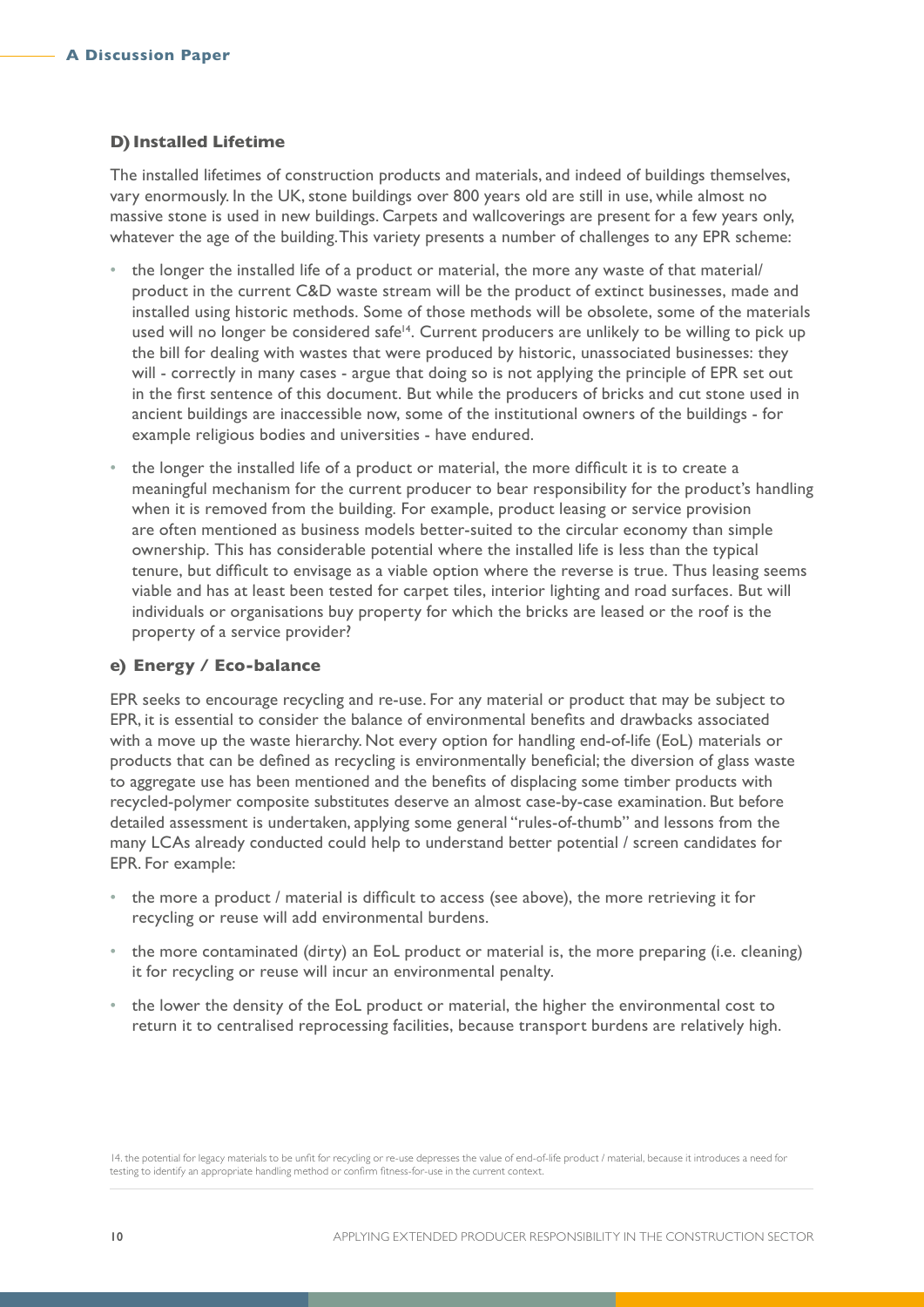• the lower the burdens associated with the original raw materials or components in the product, the less likely that a case for recycling will emerge from a "basic" LCA, energy balance or carbon footprint. Where a high proportion of the raw materials used are recycled from construction or other sectors (for example chipboard with relatively high recycled wood content, or glass mineral wool with high recycled glass content) the potential routes for and benefits associated with recycling the products themselves need particularly careful assessment.

Some of these potential barriers to EoL options higher up the waste hierarchy can be mitigated, of course: low-density products can be chipped or compressed at, or close to, the point of collection; insulation can be encapsulated in film to prevent contamination and to improve its accessibility. These "solutions" bring their own burdens, costs and further consequences that must be assessed. And if an EPR scheme seeks to promote their uptake to open up more possibilities for EoL construction products in future, then it needs to incentivise not just those who might produce them, but those who would specify them and use them too.

#### **Non-regulatory schemes**

Some non-regulatory schemes already exist in the UK to divert from landfill certain used products and materials from construction activities. They are operated by individual business, groups of companies or contracted specialists.

ReCofloor is a national take-back scheme that has run since 2009 to divert commercial vinyl flooring from landfill; it has collected 3600t of material since its launch (http://www.recofloor.org)

The gypsum plaster and plasterboard industry set out shared objectives for the diversion of waste plasterboard from landfill in the Ashdown Agreement under the GPDA (Gypsum Products Development Association) from April 2007. Over 123000t of plasterboard waste were recycled for use in plasterboard manufacture in 2015 (Ashdown Agreement Final Report to 31 December 2015, at https://www.plasterboardpartnership.org)

A manufacturer of plastic protective sheets used on construction sites takes these back for recycling after use, and a carpet tile producer runs a similar scheme for carpet tile offcuts.

These schemes focus on waste from new construction, which will contain current materials and will not have accumulated dirt from years of use. The incentive for site operators to take part by segregating their waste for separate collection is avoidance of waste disposal fees and Landfill Tax.

And while take-back of installation waste is desirable, its prevention is better still; so it's hard to know whether reporting of small or shrinking volumes of collected waste by these schemes represent failure, or success in waste prevention.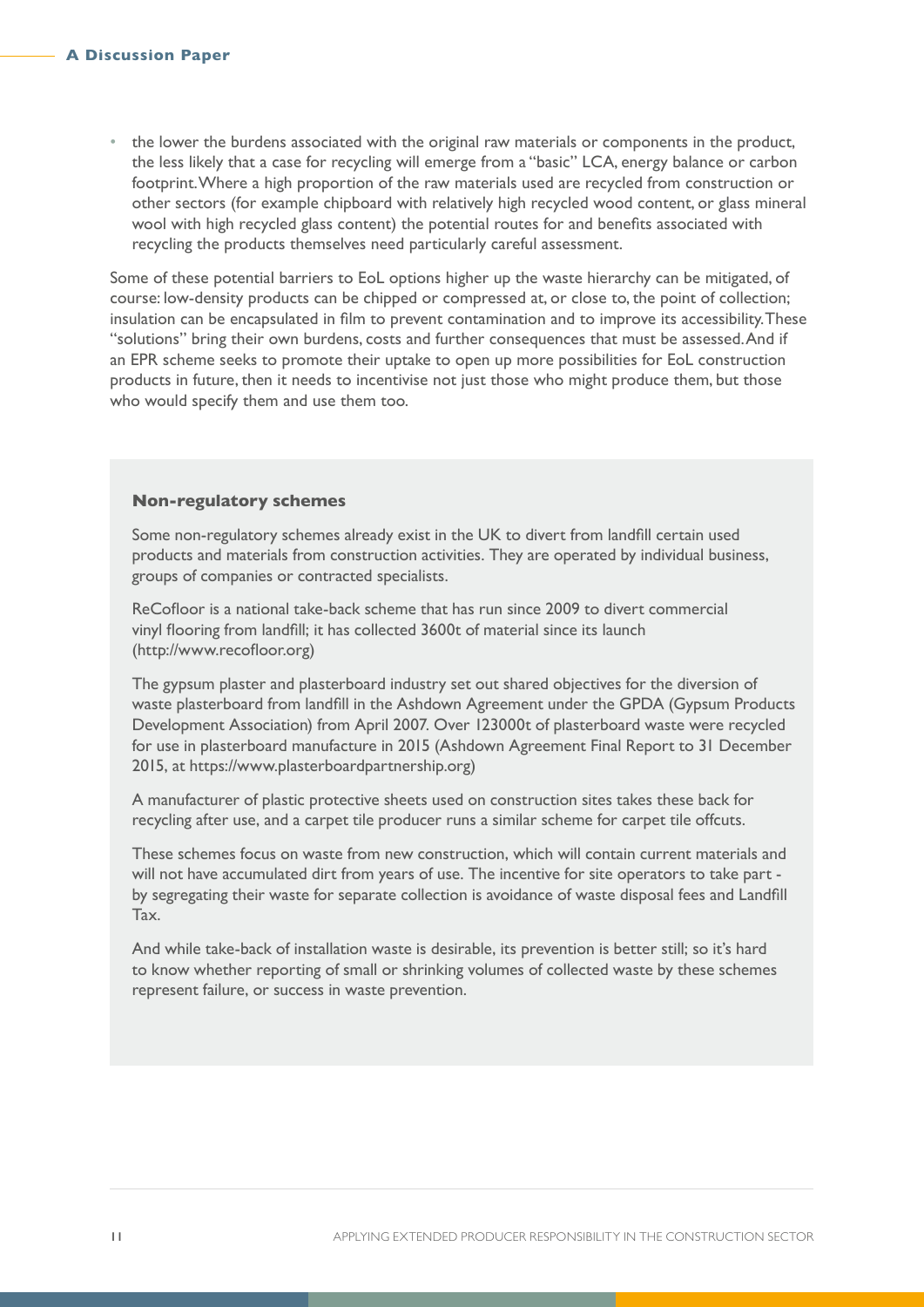### **Discussion**

Overall, from the points raised in this document, it seems very unlikely that a single Extended Producer Responsibility scheme for the diverse set of construction products would work. Incentives to use resources more efficiently, to reduce waste and to move towards implementing a circular economy will need to bear on different actors in the construction sector and along the construction lifecycle, including those who specify and design as well as those who make, build and demolish.

It seems very unlikely, too, that one single instrument could achieve both a long-term objective of promoting a more fundamental shift towards a circular economy (e.g. as measured by total material consumption in the economy) and a short-term objective of changing practice in relation to current C&D waste (as measured by percentage recycled etc.).

Any EPR scheme that uses one of the "waste minimisation instruments" listed in the box on p.8, is very likely to encourage the emergence of companies in the waste and reprocessing sectors to increase reuse and recycling of construction materials; the direct involvement of the original construction product manufacturers in that is unlikely. Indeed, encouraging and nurturing these new waste reprocessing companies is an explicit aim of some EPR schemes. Furthermore, the resulting material may re-enter the manufacturing economy as a feedstock for sectors outside of the construction sector (just as today the plastic polymers from recycled plastic bottles are increasingly being used as a textile in the production of clothing).

#### **The changing face of construction & EPR**

The introduction of Building Information Modelling (BIM) and the growth of offsite construction are bringing significant change to the construction sector. What do they mean for EPR?

At one level, perhaps not very much: if EPR simply engages new entities in managing construction and demolition wastes, and routes funding to those entities to increase recycling of the current waste stream, then these changes are of incremental significance, although a shift to modular construction methods is said to lead to much lower levels of waste at the construction site (i.e. the location of the finished building) so there may be less waste available than existing statistics would suggest.

At another level, these developments bring profound change in the way materials are managed at the beginning of the building's life, and hold out the prospect of very different management of end-of-life buildings in the future. Modular building supply chains more closely resemble automotive supply chains, with just-in-time delivery of component assemblies to factories where modules are produced to be shipped out for final assembly on site. According to advocates of offsite, modular construction, material wastage can be minimised by ordering components in the correct size in the first place, while modular buildings can - at least in theory - be disassembled for the modules to be taken to an industrial dismantling facility at the end of their lives; this would allow dismantling to take place with fewer time constraints than apply at a site about to be used for a new building.

BIM, meanwhile, allows information to be retained about materials and products in a building for the building's life. It may, therefore, allow those who might - at some time in the future - want to reuse or recycle materials or components to have robust information about their composition, properties and history; offering much more clarity about some of the characteristics discussed in this paper.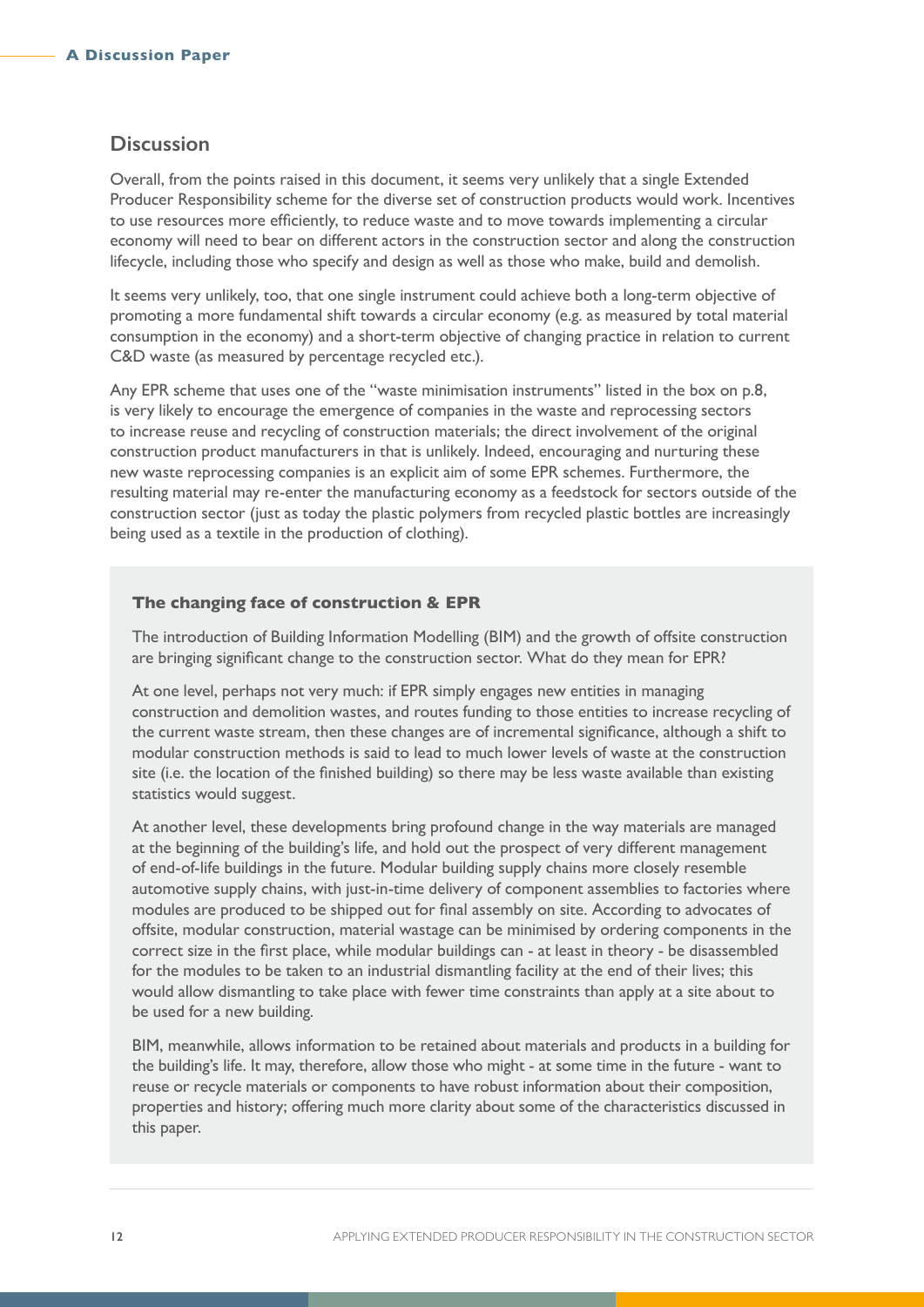## **Conclusion**

As noted in the introduction, the aim of this is document is to inform debate. One conclusion that emerges, though, is that while the aims of EPR align with Circular Economy principles, EPR alone will not lead producers in the construction sector to engage in the more fundamental business reengineering to which Circular Economy advocates aspire. EPR is first and foremost a tool for changing the way wastes are managed.

Some principles have been identified to guide the application of EPR in the sector; these overlap with and reinforce those to be found in other guidance<sup>15</sup>.

This paper has also identified a sequence of questions that can, perhaps, be followed through to establish where EPR might be worthwhile and how a scheme might be designed. These will not be new to some, but bear repetition in the face of a complex product (a building) which is the output of a complex, extended and evolving industrial sector.

- Where is EoL product /material management in the waste hierarchy now?
- What benefits are available from moving it up the waste hierarchy?
- Are there benefits across all environmental themes associated with anticipated changes? If not, are any trade-offs acceptable to relevant stakeholders?
- Are those benefits to be sought now or in the future?
- What changes are required to deliver the potential benefits?
- What obstacles are in the way of those changes?
- Which actors in the construction value chain need to be incentivised to make the required changes?
- What kind of incentive will be effective with those actors?
- Where do we act to deliver the most environmental benefit at the lowest cost?

And in the end, design of any EPR scheme has to address the following question:

**WHO** will be responsible for …

#### **HOW MUCH** of…

**EXACTLY WHAT**, to achieve

#### **WHICH MEASURABLE TARGETS**, by

#### **WHEN**, using

#### **WHAT MECHANISM?**

And the links between incentive, agent of change, potential change, potential benefit and measurable outcome need to be clear.

15. "Development of Guidance on Extended Producer Responsibility (EPR) Final Report" V.Monier et al, European Commission – DG Environment 2014; OECD publications accessible from http://www.oecd.org/env/waste/factsheetextendedproducerresponsibility.htm